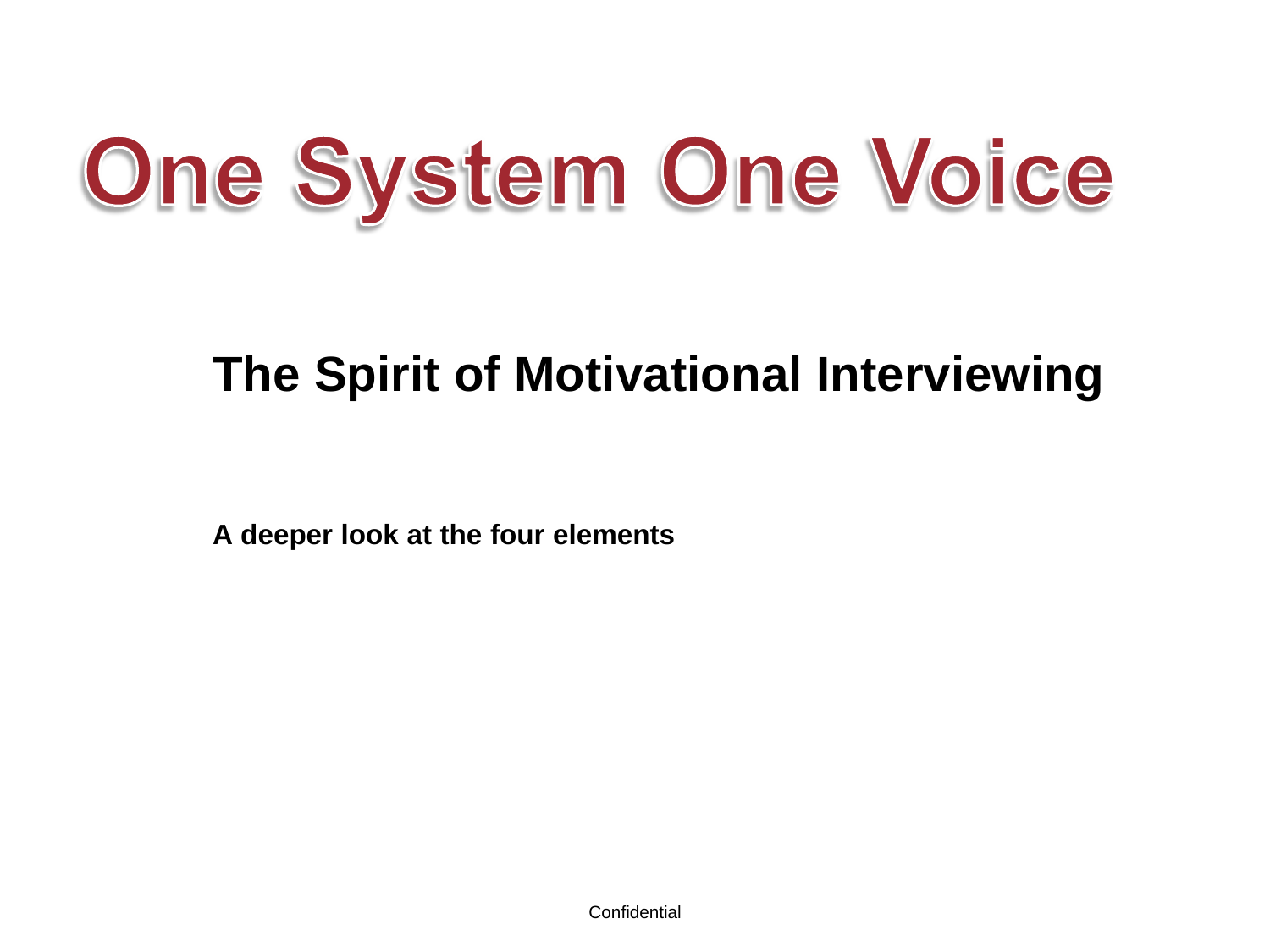## **The Underlying Spirit of Motivational Interviewing (MI)**



**One System One Voice**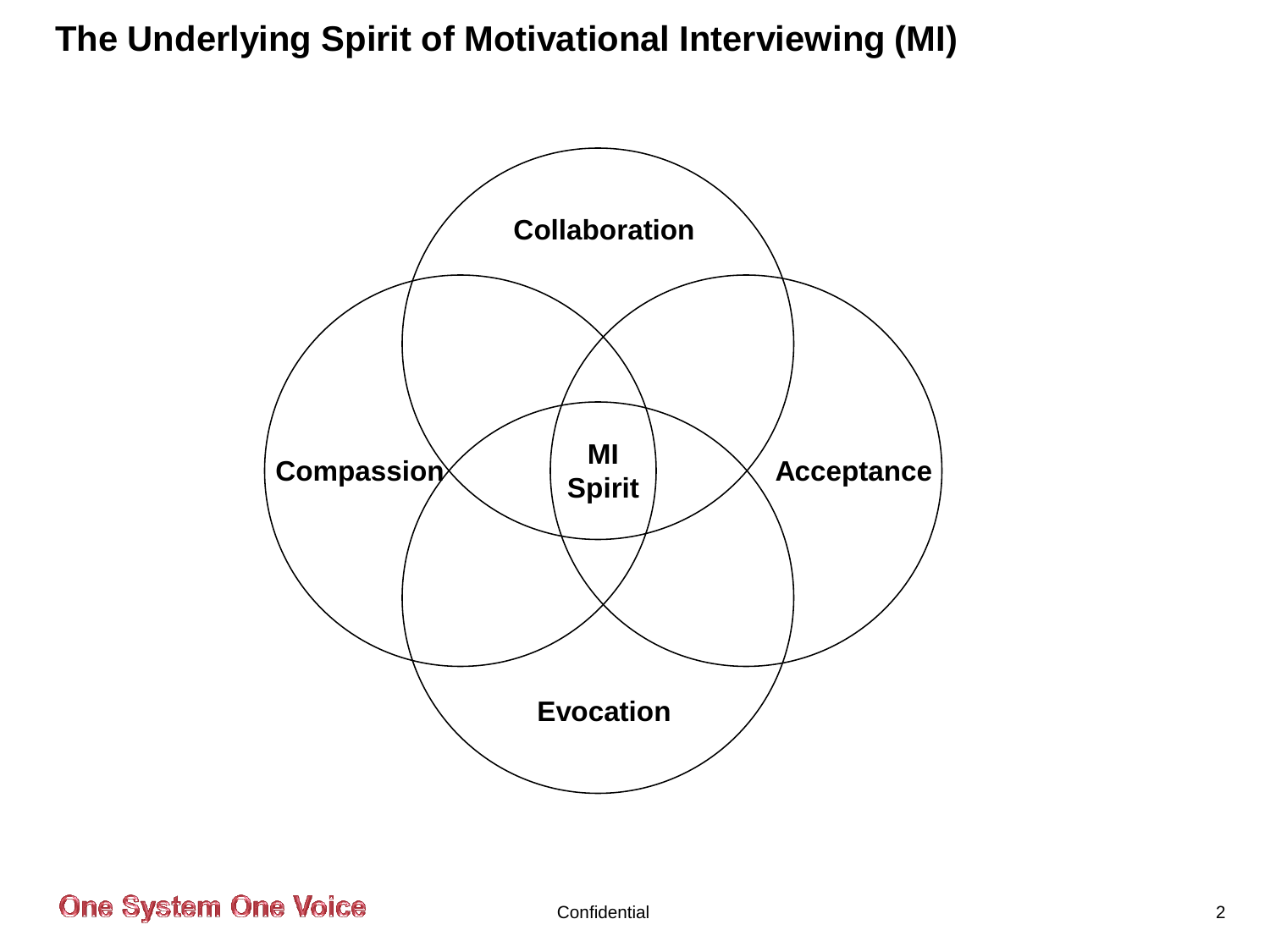## **A Deeper look at the four elements**

## **Partnership**

- An active collaboration between people
- The helper is a companion who typically does less than half the talking
- Involves exploration, interest and support rather than persuasion or argument
- Move with rather than against the other person
- The helper still leads and skillfully guides just as in a waltz
- The helper activates the person's own motivation and resources for change

#### **The helper CANNOT change the person, only they can change**

- Not something done by an expert to a passive recipient (e.g. teacher to pupil, a master to a disciple)
- Not done "to" or "on" someone

**This partnership aspect bespeaks a profound respect for the other**

#### **One System One Voice**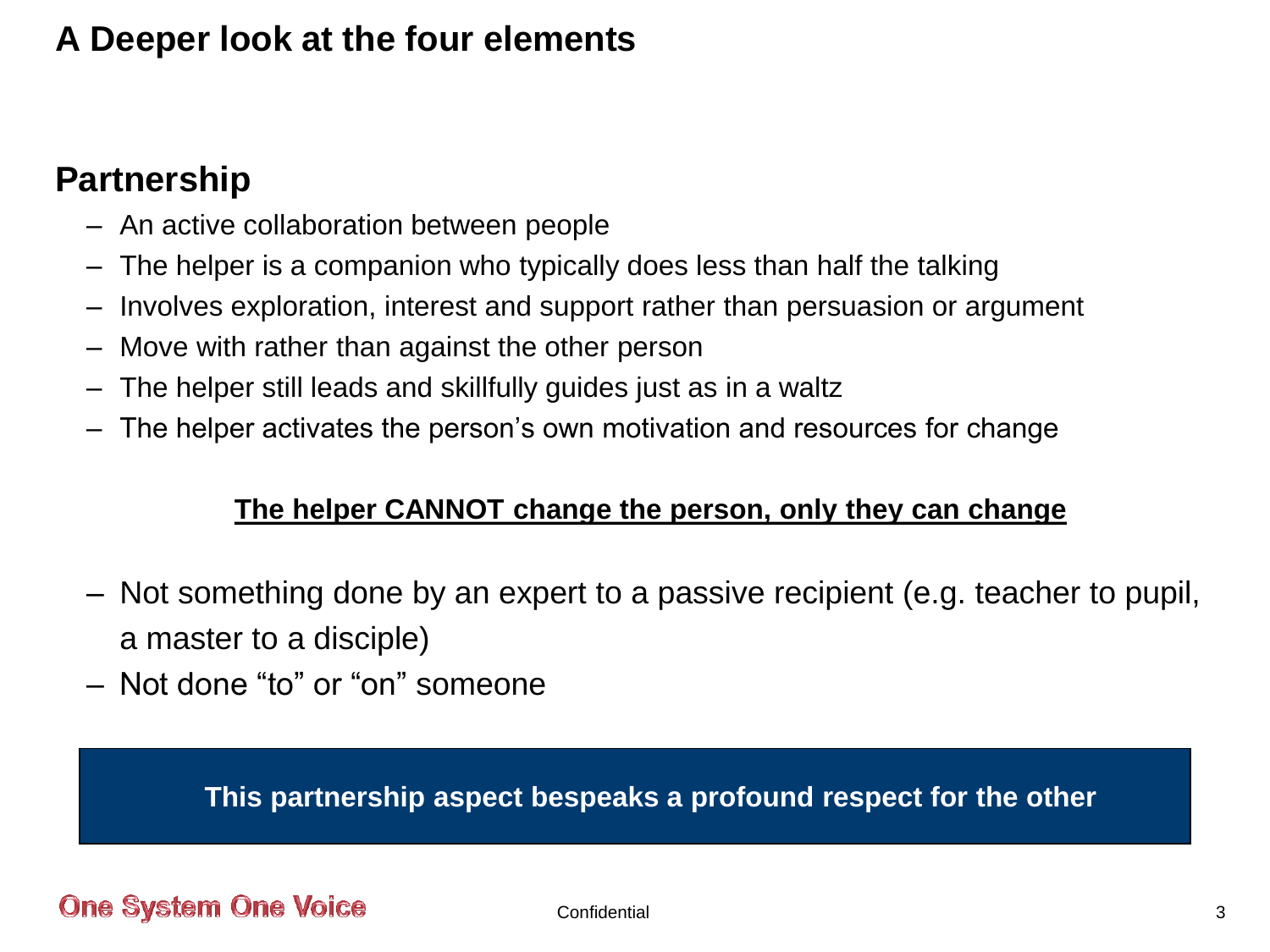## **A Deeper look at the four elements**

## **Acceptance**

- Absolute Worth
	- Does NOT mean you necessarily approve of the person's actions or acquiesce to the status quo
	- Your personal approval (or disapproval) is irrelevant
	- Acceptance involves prizing the inherent worth and potential of the person
	- Unconditional positive regard profound respect for the individual
- Accurate Empathy
	- An active interest in and effort to understand the other's internal perspective
	- To see the world through their eyes
	- Ability to understand another's frame of reference and the conviction to do so
- Autonomy Support
	- Honoring and respecting each person's autonomy, their irrevocable right and capacity of selfdirection
	- Acknowledging a person's freedom of choice diminishes defensiveness
	- Let go of the idea and burden that you have to (or can) make people change (relinquish the power you never had in the first place)
- Affirmation
	- To seek and acknowledge the person's strengths and efforts

#### **One System One Voice**

**Confidential**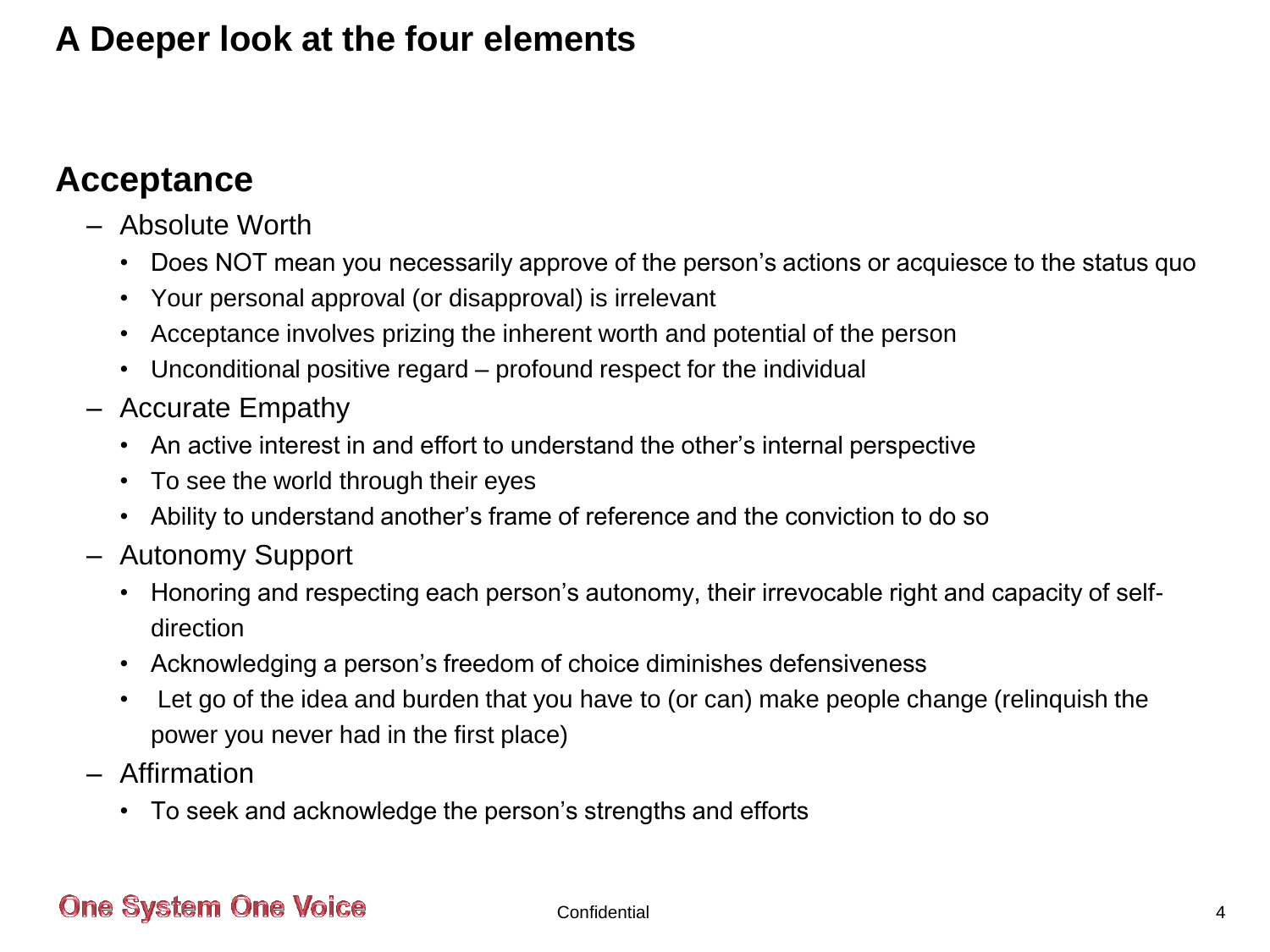### **Four Aspects of Acceptance**



**One System One Voice** 

Confidential 5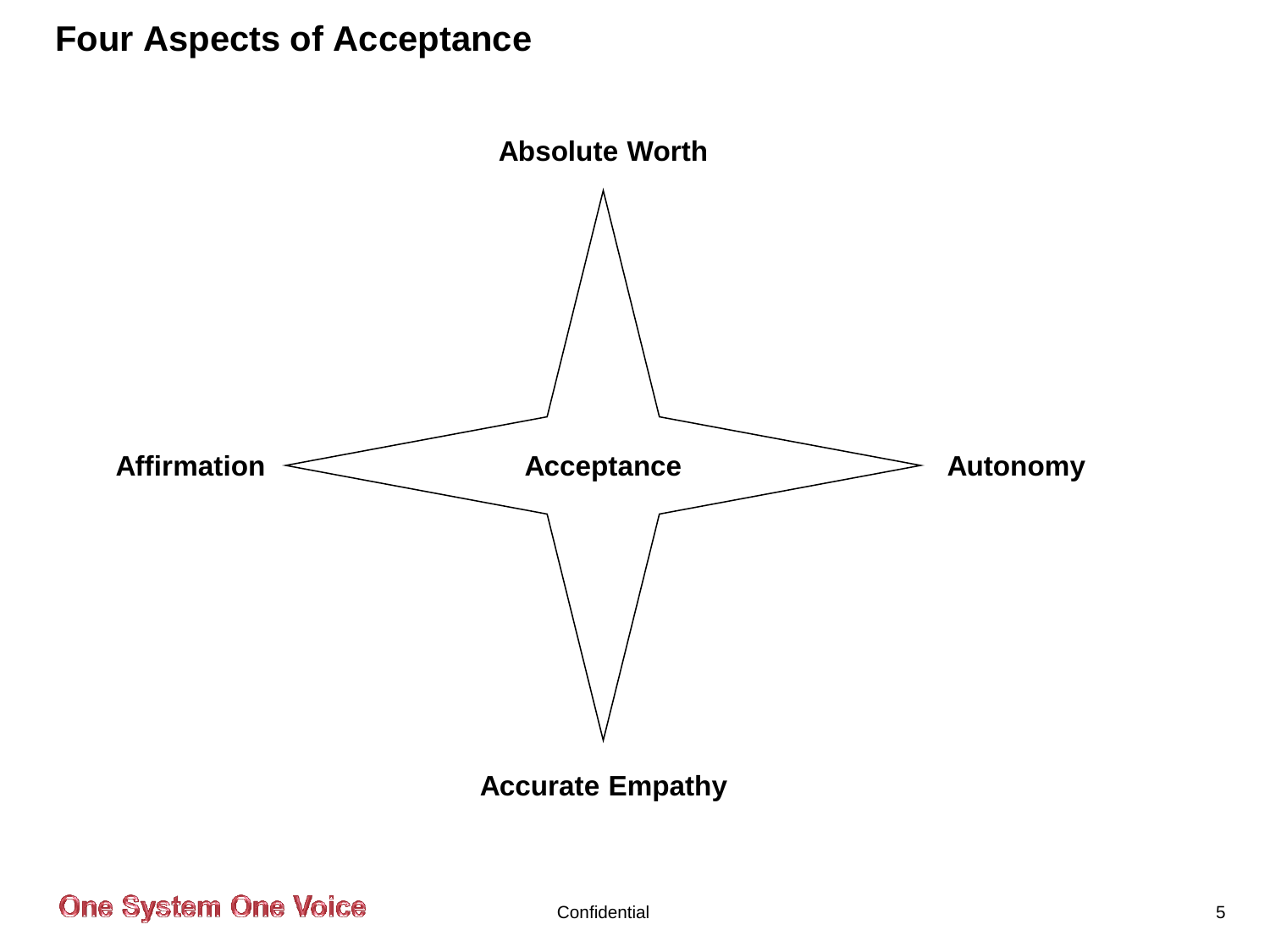## **A Deeper look at the four elements**

## **Compassion**

- To actively promote the other's welfare
- To give priority to the other's needs
- A deliberate commitment to pursue the welfare and best interest of the other

## **Evocation**

- To call forth form within, to draw out
- People already have within them much of what is needed, your task is to evoke it
- Assume there is a deep well of wisdom and experience within the person
- Understand the person's perspective and wisdom

**To work with a spirit of compassion is to have your heart in the right place so that the trust you engender will be deserved**

#### **One System One Voice**